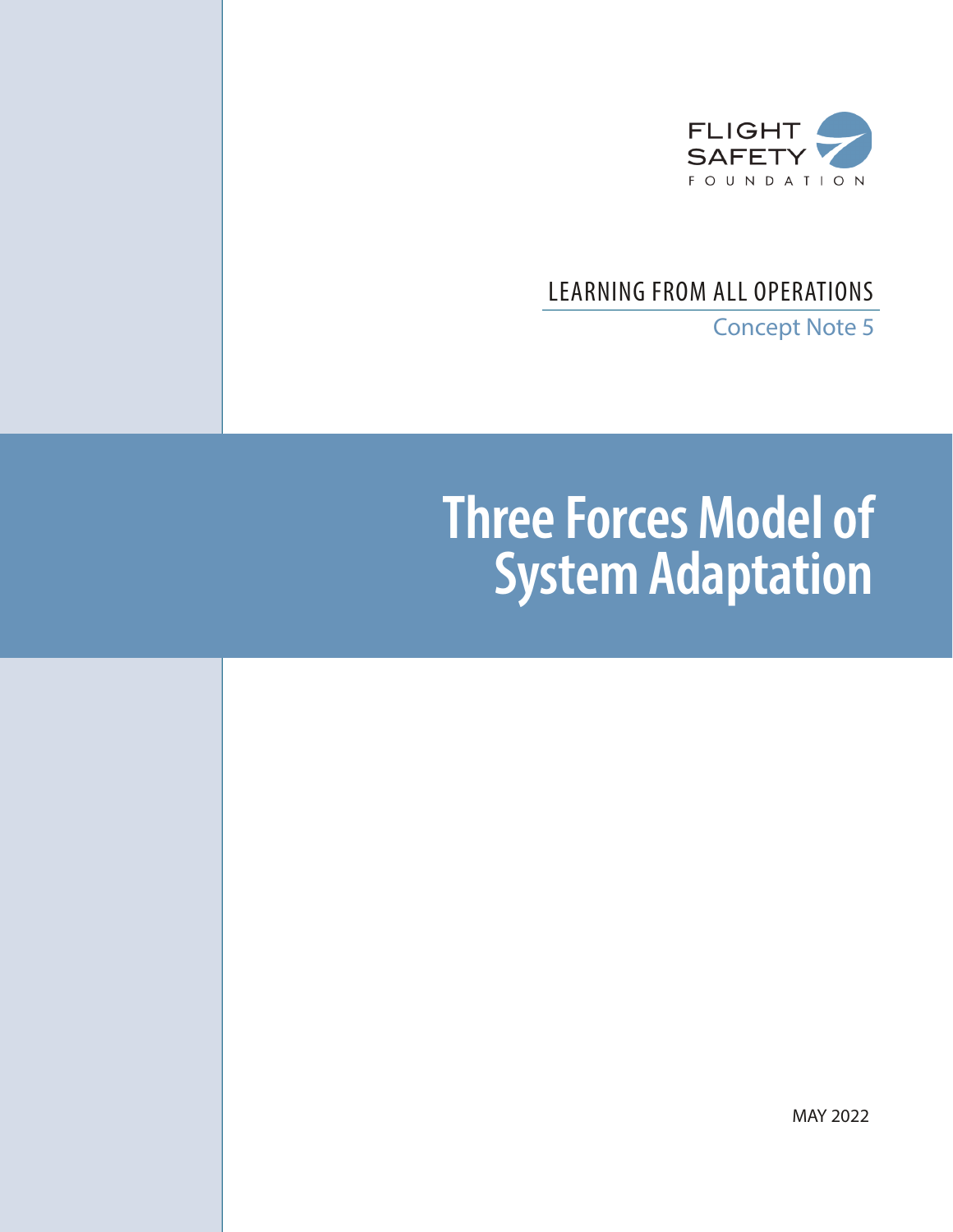

#### **A note to the reader:**

The goal of these Concept Notes is to provide a common framework and common language for talking about aviation safety. Such a new framework and language are needed because the existing language of safety is built around learning from failures and cannot easily express learning from success. Similarly, the existing frameworks of safety data collection and analysis are designed for incidents and accidents, and we want to learn from all operations.

As we expand our understanding of what constitutes a safety-relevant occurrence — an expansion that encompasses learning from all operations — we need a shared means of articulating what we are already learning that also allows discussion of new ways of learning. Positing a separate framework for describing safety successes, however, can create challenges for relating what can be learned from success to what has been learned from failure. Therefore, the goal is to describe a unitary framework for safety based on learning from all that happens, rather than separate frameworks for different "kinds" of safety. To achieve this goal, each of these concept notes establishes part of the necessary foundation, which is then integrated and translated into practical implications and applications in Concept Note 7.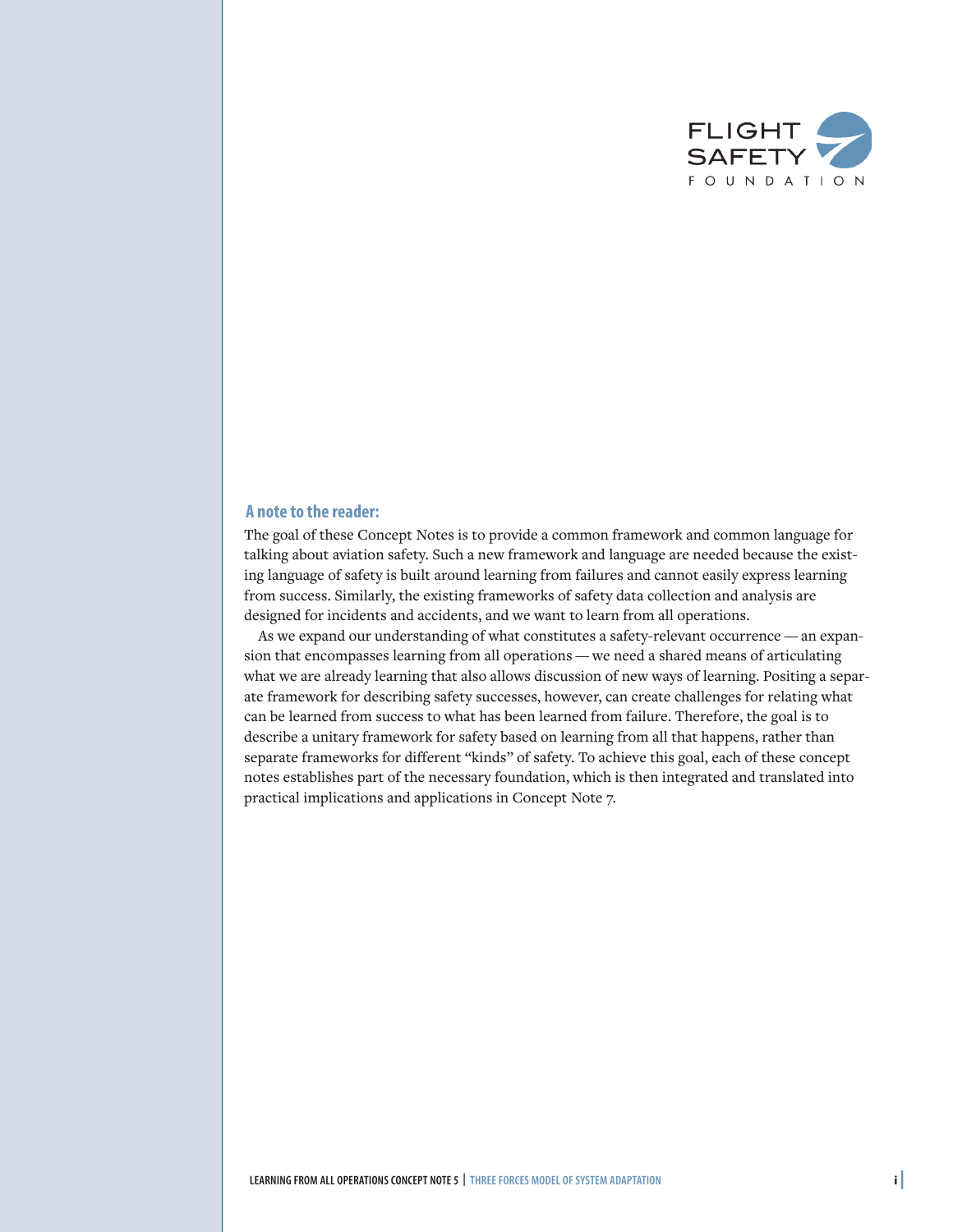

# **1. Introduction**

In Concept Note 4, we looked at the system's resilient behaviour, which introduced the learning dimension of operational resilience patterns. The five patterns of operational resilience (remaining within the prevention space, recovering from critical state, recovering from hazardous state, rebounding back within the safety control envelope and envelope expansion) are the observable system adaptive process to keep operations safe and prevent accidents. But what actually drives these resilient behaviours?

This note introduces the next important learning dimension of Learning From All Operations — the forces that drive the system adaptive process. Previously, we described the system operating point transitioning in the prevention, recovery and consequences mitigation spaces; here we focus on what pushes the system operating state in one direction or another.

**This micro level of driving forces is an important learning dimension, because the forces are present all the time, and we can learn from their interplay during all operations without waiting for undesired events to happen.**

# **2. Adaptation as a cumulative effect of three forces**

Systems routinely adjust their performance to match operational conditions (Hollnagel, 2016). **The system context and conditions present various pressures on the system. System adaptation is the reaction of a system as a result of balancing pressures and resilience. In this way, it can be said that pressures and resilience are system performance shaping factors—they shape the likelihood of desired and undesired outcomes.** Figure 1 illustrates how resilience counterbalances the pressures to result in adaptive behaviour (Madni & Jackson, 2009). In this way, the system dynamics are determined by the cumulative effect of three forces (Rasmussen, 1997).



*Figure 1: Three forces model of system adaptation*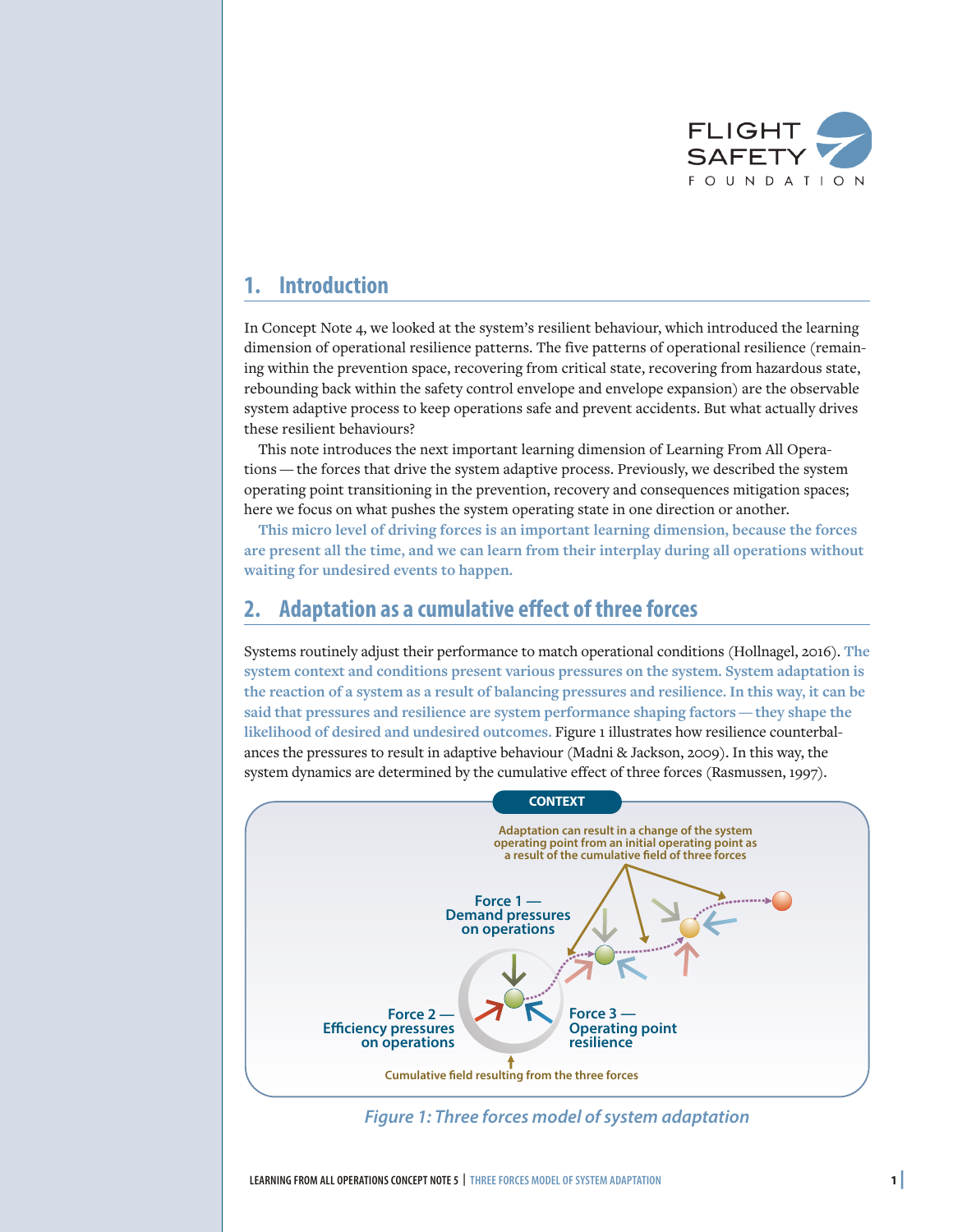The first force comprises the **demand pressures on operations**. **This force includes demands on the system to do something.** The system exists to fulfil a purpose. System goals stem from the system purpose as well as from the need to achieve the purpose within a context and with constraints — for example, in an environmentally sustainable way. The goals originating from the system purpose and the goals originating from the system constraints and context impose demand pressures on operations. Moreover, additional pressures come from the fact that these objectives may conflict and the system will need to balance them and perform trade-offs (Orasanu, Fischer, & Davison, 2002). The need for aircraft energy management during descent and approach creates demand pressures for flight crews. Heavy traffic in the sector is an example of demand pressure on air traffic controllers.

The second force that drives the adaptation of the system operating point is **efficiency pressures on operations. These are the pressures to use fewer resources.** The resources are always finite, but even when they are in abundance, there are often pressures to "conserve" the resources.

Time is an important resource which may impose efficiency pressures on operations (Orasanu, 1995). The emphasis on fuel economy and on-time performance are examples of efficiency pressures on operations. An individual "least effort" attitude (the way requiring the least effort to finish tasks) can also be a source for efficiency pressures on operations. Often, time pressure will combine with a demand pressure to result in a cumulative pressure field. For example, a short taxi time from the gate to the runway can combine with the need to perform certain tasks and to respond to air traffic control (ATC) clearances during that time, and this may contribute to the cumulative pressure field on a flight crew.

The third force, the operating point resilience, aims to keep the system's operating point in equilibrium against the demand and efficiency pressures. If the system operating point is within prevention space, the system is stable — the operation is balanced. But as described in Concept Note 4, there is more that the operational resilience force does. Pressures can be surprising, and sufficient resilience counter-pressure may not be immediately available. This can result in the system operating point transitioning toward critical and hazardous states. This transition is a result of the joint effect across the cumulative field of the three forces. **During this transition, the resilience force can still help "steer" the adaptation trajectory for sustained adaptation, rebound or recovery to preserve or reacquire a safe state or avoid an accident.** In this way, adaptation, in a wider sense, includes not only withstanding pressures but also a system steering response to both the magnitude and the duration of pressures.

The system might also anticipate an impending pressure, and initiate a resilient adaptation proactively (before the pressure actually manifests) rather than reactively (after the pressure manifests).

Successful adaptation occurs when the interplay of demand pressures, efficiency pressures, and resilience results in a desired outcome. It should be noted that both desired or undesired outcomes can occur by chance, and not because of the success of adaptation processes.

Operating point resilience potential will also be described in Concept Note 6. The next two sections describe the first two forces from the Foundation's Three Forces model of system adaptation and provide some examples of demand pressures and efficiency pressures on operations. **The description is not to be considered as a taxonomy or as a classification scheme. The description of pressures is intended more as a guide to practitioners — to aid in their examinations of what pressures affect the system's sharp end.**

The understanding of pressure used for Learning From All Operations incorporates all the internal or external for the system factors, both real or perceived, that require the use of system resources or require the use of fewer resources. It is to be noted that factors affecting system resources are common for both demand and efficiency pressures. In this way, the same resource, but affected differently, can be seen related to the demand pressures and related to efficiency pressures on operations. An example is time as a system resource. Temporal demand might refer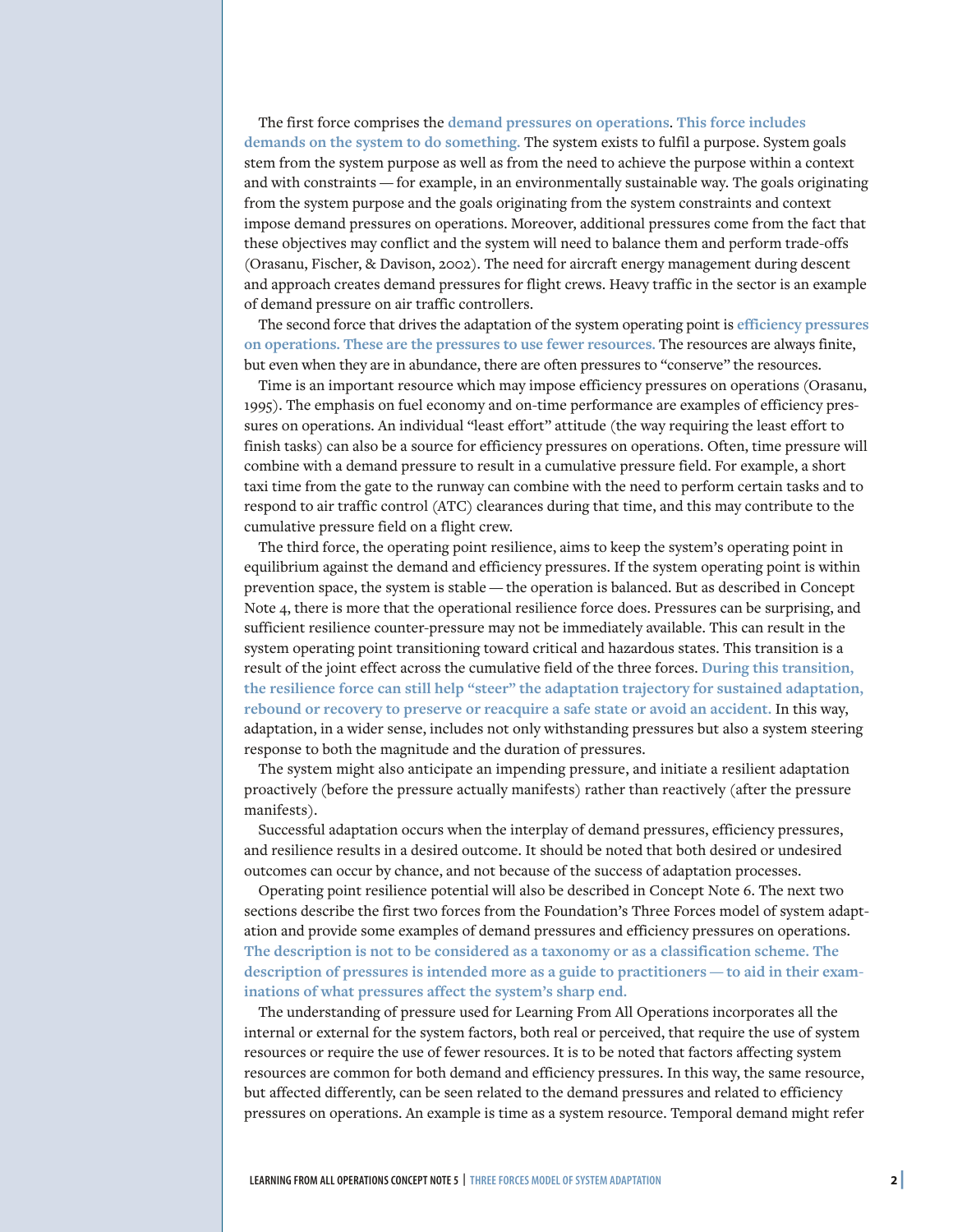to how much time it takes to accomplish some task/goal, whereas temporal efficiency would refer to a pressure to accomplish that task/goal in as little time as possible. The resilient adaptation of "buying time" refers to an attempt to relieve that temporal efficiency pressure — to extend the time available to accomplish the task.

## **3. Demand pressures**

#### **3.1 What are demand pressures?**

**Demand pressure is any event or condition that requires use of system resources — for example, physical, physiological, informational, cognitive or time resources.** There are always demand pressures in operations. To understand Force 1 "demand pressure on operations," it is important to consider two aspects of demand:

- **• Demand from what source:** What are the sources of these demand pressures? Where do they originate?
- **• Demand for what resource:** What system resource is the demand affecting?

Demands may come from varying sources:

- From changes or disturbances, but also from opportunities;
- From the 'customers' of the system or from entities within the system;
- From the need to perform some nominal, planned tasks (e.g., standard operating procedures) or from the need to respond to failures or unplanned events.

Demands are not positive or negative per se — for example, performance may be optimal at certain levels, not necessarily the lowest levels, of task demand.

Some demand will be predictable and some demand will be less predictable. But, depending on resources, constraints, and the design of work, demand leads to pressures. Pressures, however, may also result from perceived and not real demand.

Demand pressures trigger the system to adjust, to adapt its operations. If demand pressures are not addressed in a timely fashion, more pressure may result, and total pressures may accumulate.

Demand pressures may not be independent but can interact and influence each other. Different demand pressures may become, or be perceived as, conflicting and may require trade-offs.

#### **3.2 Sources of demand pressures**

Sources of demand pressures in aviation operations include the following:

**Demand pressures to achieve purpose and objectives:**

- To fulfil the system purpose for example, the purpose of ATC is to prevent aircraft collision;
- To deliver on system objectives (objectives stemming from the purpose or from controlling other emergent system properties like environmental protection or integrating in operations diverse airspace users); and,
- To perform a given (familiar or unfamiliar, procedure-defined or not) task task pressure.

**External threats and stressors:**

• Threats — events or errors that occur beyond the influence of operational personnel, that increase operational complexity and that must be managed to maintain the margin of safety. Threats for flight crew and threats for air traffic controllers may be different. Flight crew threats can be high terrain, aircraft system malfunction, or controller actions. ATC threats can be poor sight lines for tower controllers, surveillance coverage, frequency congestion or aircraft deviation from clearances.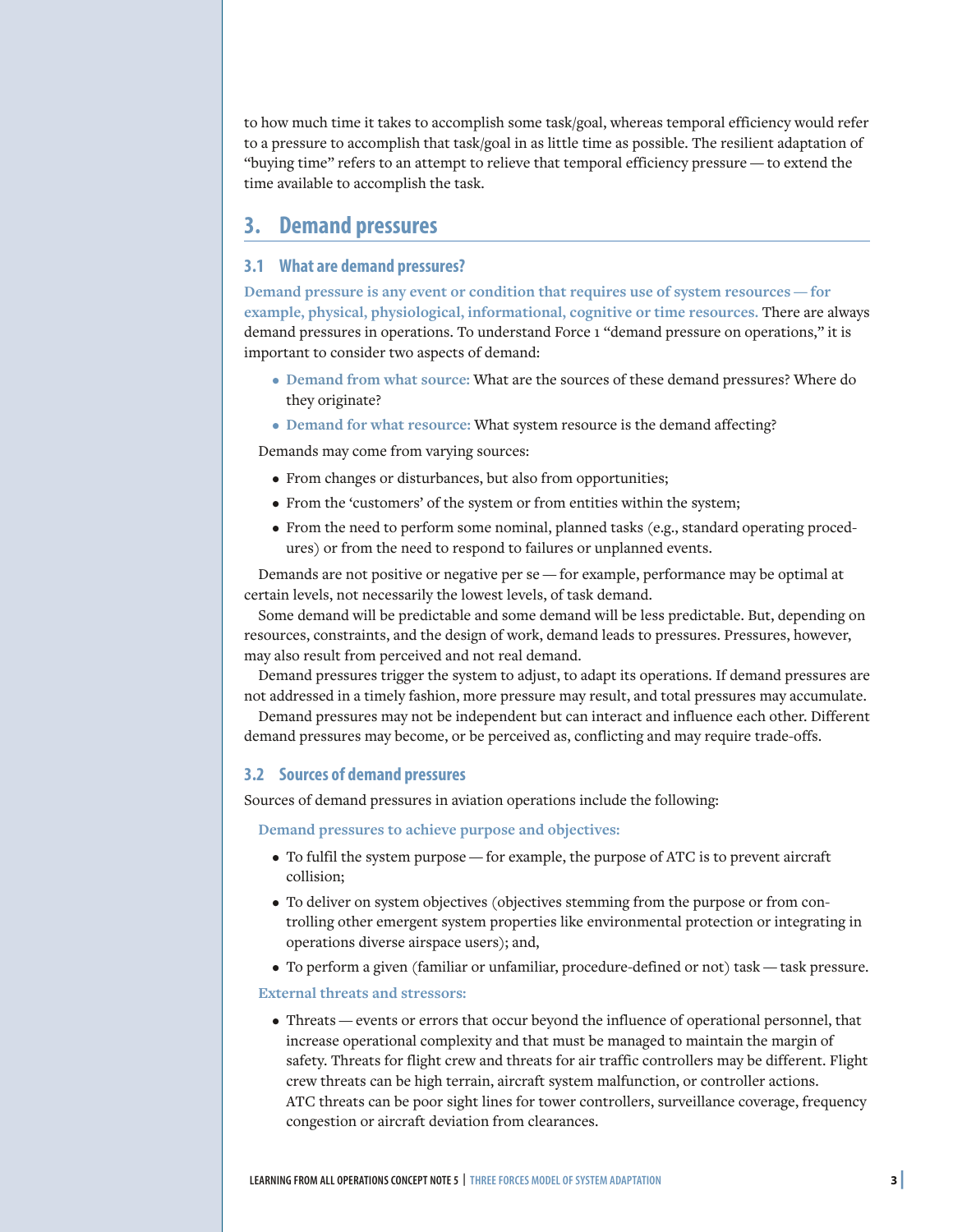- Operational conditions for example, operating a new aircraft type with different performance and control models, un-crewed aircraft systems integration in operations, environmental pressures on systems.
- Information quality pressures ambiguous, missing, outdated, irrelevant, incorrect, non-timely, intermittent information.
- Demand to respond to variability variable demand requires variably scaling up and down the resources and matching the requisite of demand with the requisite of the resources. The scaling up and down and requisite matching is a demand in itself. It can also affect some of the resources' activation (e.g., attention during underload and overload).

#### **Professional and social pressures:**

- Professional pressures related to career goals or job security;
- Social pressures related to how others judge one's behaviour, competence or skills; and,
- Team pressure and relationships and authority gradient.

#### **Personal pressures:**

- Confidence;
- Trust;
- Anxiety;
- Rest/fatigue;
- Work-related stress;
- Personal stress;
- Health;
- Workload; and,
- Expectation bias.

### **4. Efficiency pressures**

Efficiency pressures on operations are linked to a perceived or actual pressure to use fewer resources. Similar to demand pressures, there are two aspects of efficiency pressures:

- **Efficiency pressure from what source** What are the sources of the efficiency pressures?
- **Efficiency pressure on what system resource** What system resource is the efficiency pressure affecting?

The sources of efficiency pressures can be seen as coming from different levels:

- Industry and societal pressures for efficiency for example, pressures for noise reduction;
- Organisational pressure for efficiency for example, pressures for cost savings;
- Team pressures for efficiency for example, pressures to use less the shared team resources;
- Individual pressures for efficiency for example, personal pressures, get-home-itis;

Here is an example description of generic system resources that may be affected by efficiency pressures:

• Technology — for example pressures to preserve technology resources, particularly when use cycles or use time are limited;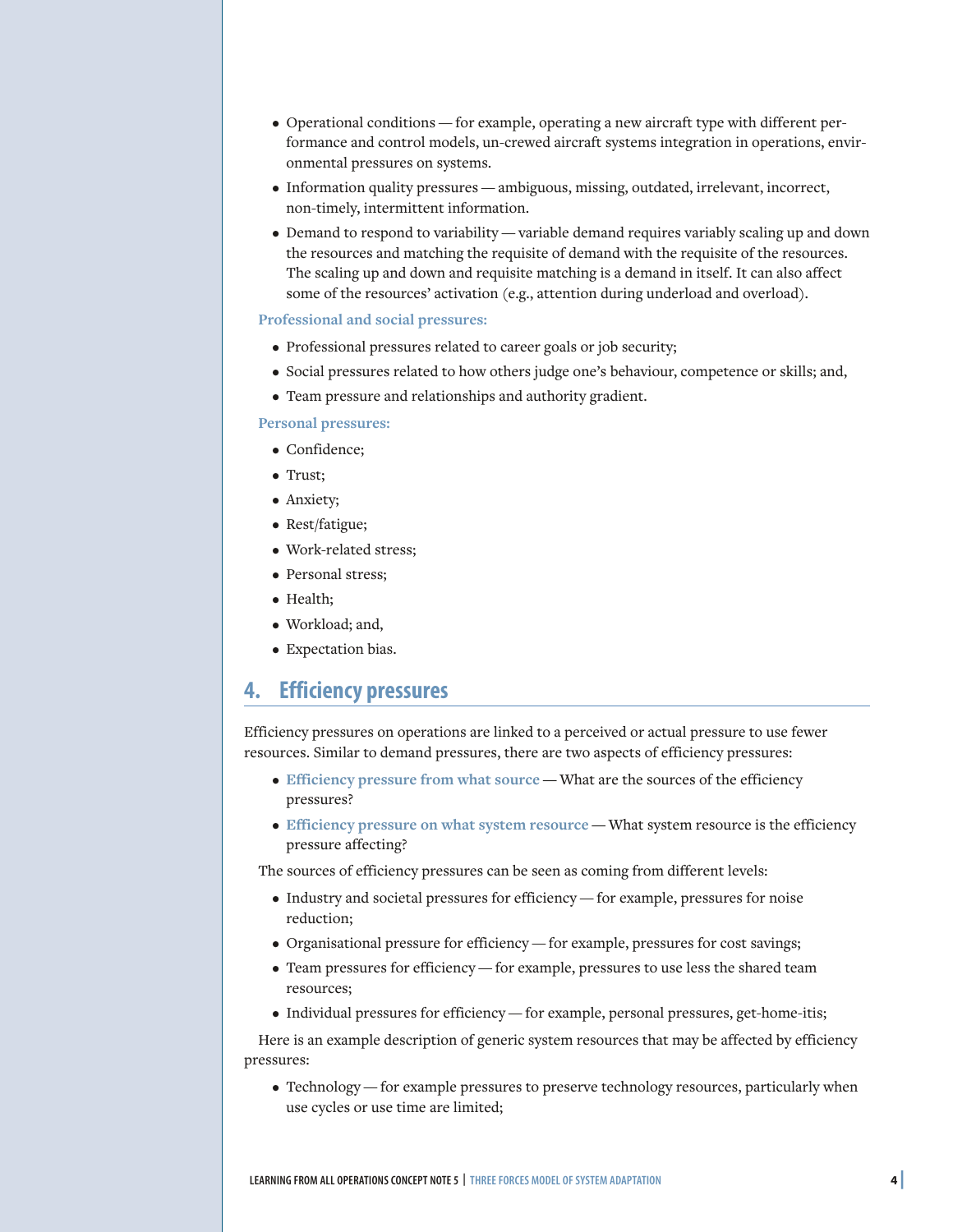- Materials and supplies;
- Energy;
- Financial;
- Time;
- Physiological;
- Psychological;
- Competence; and,
- Knowledge for example, using automation to perform a task so that a human doesn't have to be knowledgeable about that task.

Efficiency pressure has at least two effects on the system adaptive behaviour. The first one is a pressure for the effects on the system operating point to transition closer to critical and hazardous states. When operating closer to the safety prevention envelope, another unexpected/ surprising pressure can easily push the system beyond the safety prevention space. An example is an aircraft that climbed earlier than recommended to an altitude that is at or near the maximum performance limited flight level because of efficiency pressure for less fuel consumption — for example, in order not to be blocked later by other traffic on the same route. In this situation (Figure 2) the system operating point gets closer to the safety prevention envelope (the boundary between the white and yellow space) and, in case of turbulence or significant temperature or wind change (for example, change from head to tail wind) leading to a stall warning activation, the system operating point can change into a critical state.



#### *Figure 2: Efficiency pressures to operate closer to safety prevention envelope*

The second effect of efficiency pressures is to keep the system resources at the levels that are needed for nominal operations without providing buffers. When system entities are closely interacting and their resources are at the limits, a small unexpected demand can affect one entity and rapidly propagate through the tightly connected network of entities. The tightly coupled system that is characterised by many small transitions of the system operating point may suddenly experience a large transition. In this situation, even if the system may initially operate away from the safety prevention envelope, the new pressure will have a disproportionately large effect on operating point transition. The system can experience one large transition bringing it far into critical and hazardous space.

An example (Figure 3) is a tight arrival and departure sequence for a single runway. The air traffic controller's plan may involve a sequence of the first aircraft landing, followed by an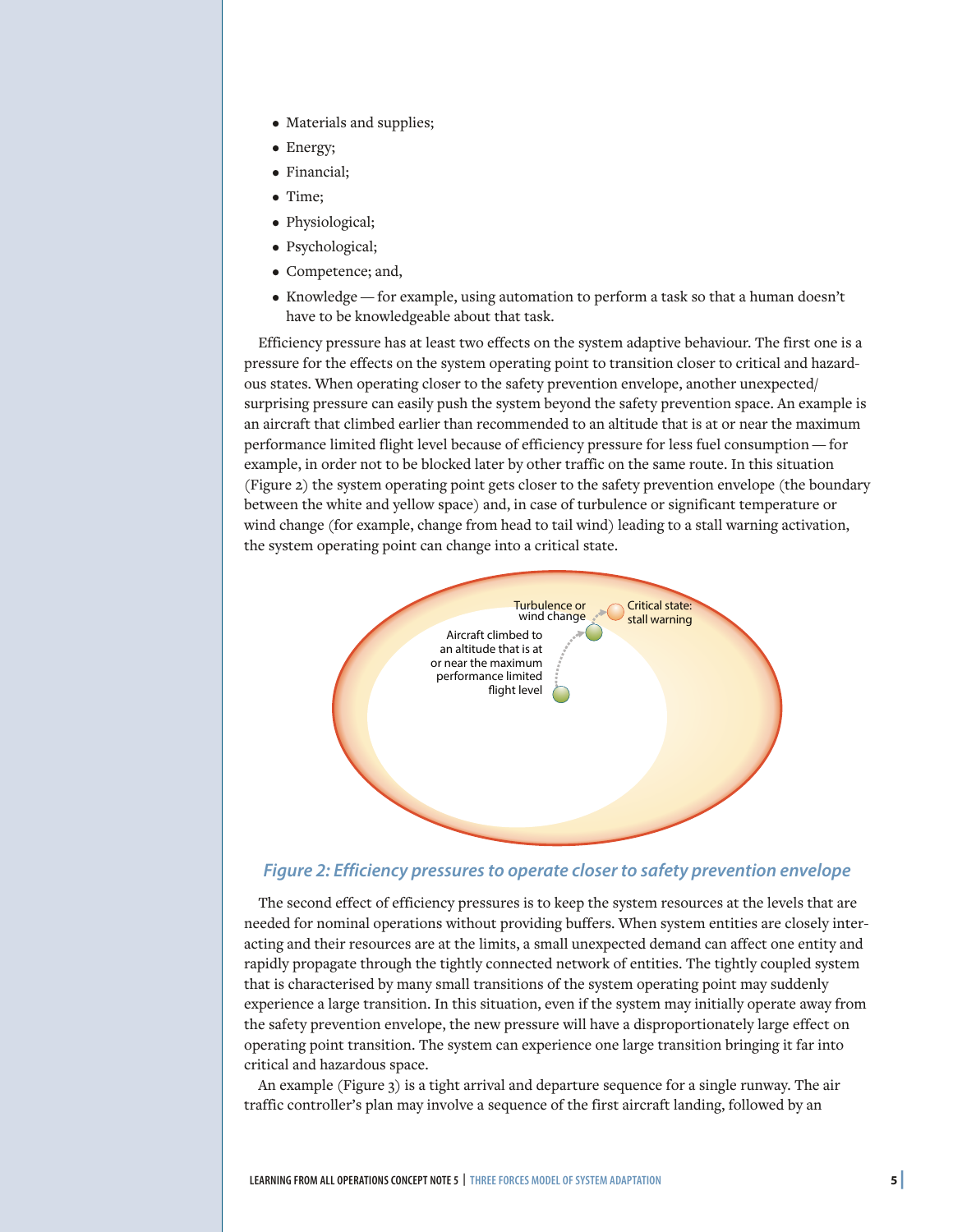aircraft departure and then another aircraft landing. When looked at separately, the spacing between the first arrival and the departure and the spacing between the departing aircraft and the second arrival aircraft may be tight but manageable in a way that keeps the system operating point away from the critical and hazardous states, if nothing unexpected occurs. However, the first landing aircraft, impacted by a wind gust induced longer flare, may miss the exit taxiway that the air traffic controller expected it to take, leading to a longer than planned occupation of the runway, which in turn may delay the departing aircraft. When the air traffic controller issues a take-off clearance with minimum distance only, and the crew of the second arriving aircraft, observing an occupied runway, may decide to go around at the time when the departing aircraft is taking off, then the resultant situation is a hazardous simultaneous departing and low-level going around aircraft.



#### *Figure 3: Efficiency pressures effect on tightly coupled system*

For many situations, the transition of the system operating state into the critical and hazardous space is preventable. In the above example, there are at least two practical options to effectively simplify the situation. The first option is for the departing crew to decline the line-up and take-off clearance when separation is close to the margins — e.g., when they observe the close spacing on their traffic-alert and collision avoidance system display. The second option is for the approaching crew to keep traffic awareness and inform ATC sufficiently early if to go-around becomes probable. In general, counterbalancing the pressures is shaped by the system operating point resilience and will be described in more detail in Concept Note 6.

## **5. Example of pressures**

The specific pressure on operations will be different for different operational systems. The pressures on a flight operation system will be different from the pressures on an airport operation system. Moreover, similar systems will experience different pressures and this will be very much context-dependent. **Learning From All Operations aims to understand what pressures are encountered during operations and how they affect system adaptation.** To facilitate this learning process, it may be useful for organisations to customise their specific description of pressure sources.

Here is an example of such a customised description of sources of pressures, as used in the context of the American Airlines Learning and Improvement Team (American Airlines, 2021).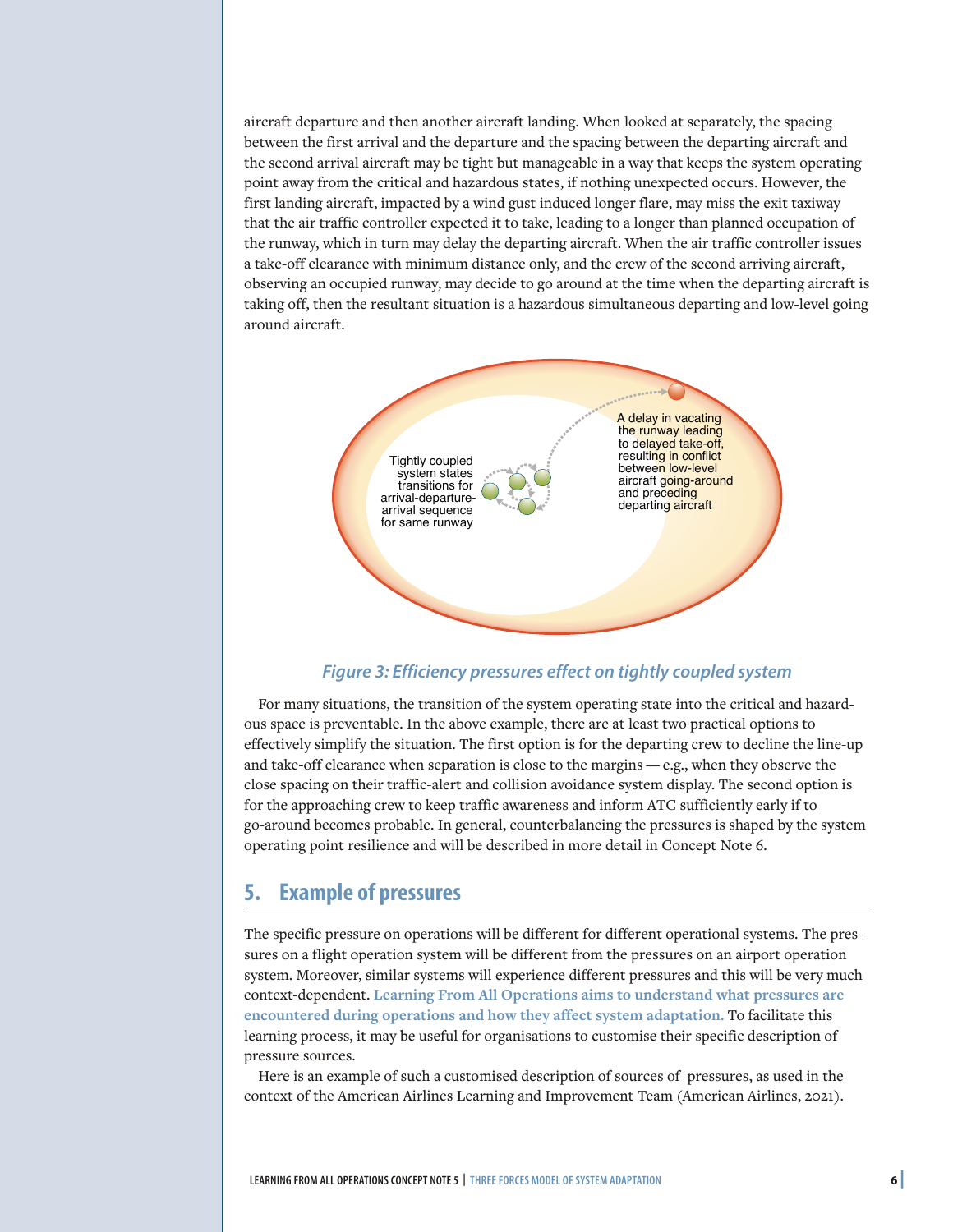The specific context of American Airlines Learning and Improvement Team led to a definition of pressure sources that are external from flight crew and that are observable:

- Aircraft mechanical;
- Airport;
- ATC;
- Automation;
- Cabin (flight attendants or passengers);
- Dispatch or paperwork;
- Environment (air or ground traffic, terrain);
- Ground or ramp language barriers with push crews and included the clear area when taxiing into the gate;
- Maintenance;
- Ops pressures (gate agent, CS, operational changes); and,
- Weather impact (gusty winds, tail wind, convective activity, turbulence).

# **6. Acknowledgements**

This work was funded under grant and cooperative agreement 80NSSC21M0187 from the National Aeronautics and Space Administration's System-Wide Safety Project, part of the Aeronautics Research Mission Directorate's Aviation Operations and Safety Program.

This note was drafted by Tzvetomir Blajev from Flight Safety Foundation and by Dr. Jon Holbrook from NASA. Thank you to Dr. Immanuel Barshi from NASA and to the members of Flight Safety Foundation's Learning From All Operations Working Group, who contributed to the ideas and clarity of this report: Valerie Stait, Cathay Pacific Airways; Capt. Tom Becker, TUI Fly; Capt. Max Butter, Lufthansa; Capt. Nick Peterson, American Airlines; Capt. Brian Teske, PhD., Delta Air Lines; Dr. James Klinect, LOSA Collaborative; George Hodgson, Southwest Airlines and Capt. Bertrand de Courville. Thank you to Darisha Vidrine, FSF intern, for organising the references used.

Suggested citation: Flight Safety Foundation. (2022). [Learning From All Operations](https://flightsafety.org/toolkits-resources/learning-from-all-operations/) [Concept Note 5: Three Forces Model of System Adaptation.](https://flightsafety.org/toolkits-resources/learning-from-all-operations/)

## **References**

- American Airlines. (2021). Charting a New Approach: What Goes Well and Why at American Airlines. A white paper outlining the second phase of AA's Learning and Improvement Team (LIT). Retrieved from [https://skybrary.aero/sites/default/files/bookshelf/](https://skybrary.aero/sites/default/files/bookshelf/AA%20LIT%20White%20Paper%20II%20-%20SEP%202021.pdf) [AA%20LIT%20White%20Paper%20II%20-%20SEP%202021.pdf](https://skybrary.aero/sites/default/files/bookshelf/AA%20LIT%20White%20Paper%20II%20-%20SEP%202021.pdf)
- Hollnagel, E. (2016). The ETTO Principle Efficiency-Thoroughness Trade-Off. Retrieved from Erik Hollnagel: <https://erikhollnagel.com/ideas/etto-principle/>
- Madni, A. M., & Jackson, S. (2009, April). Towards a Conceptual Framework for Resilience Engineering. IEEE Systems Journal, 3(2). [doi:10.1109/JSYST.2009.2017397](https://doi.org/10.1109/JSYST.2009.2017397)
- Orasanu, J. (1995). Training for Aviation Decision Making: The Naturalistic Decision Making Perspective. Annual Meeting of the Human Factors and Ergonomics Society. San Diego: NASA Ames Research Center. Retrieved from [https://www.researchgate.net/publication/](https://www.researchgate.net/publication/24150932_Training_for_Aviation_Decision_Making_The_Naturalistic_Decision_Making_Perspective)